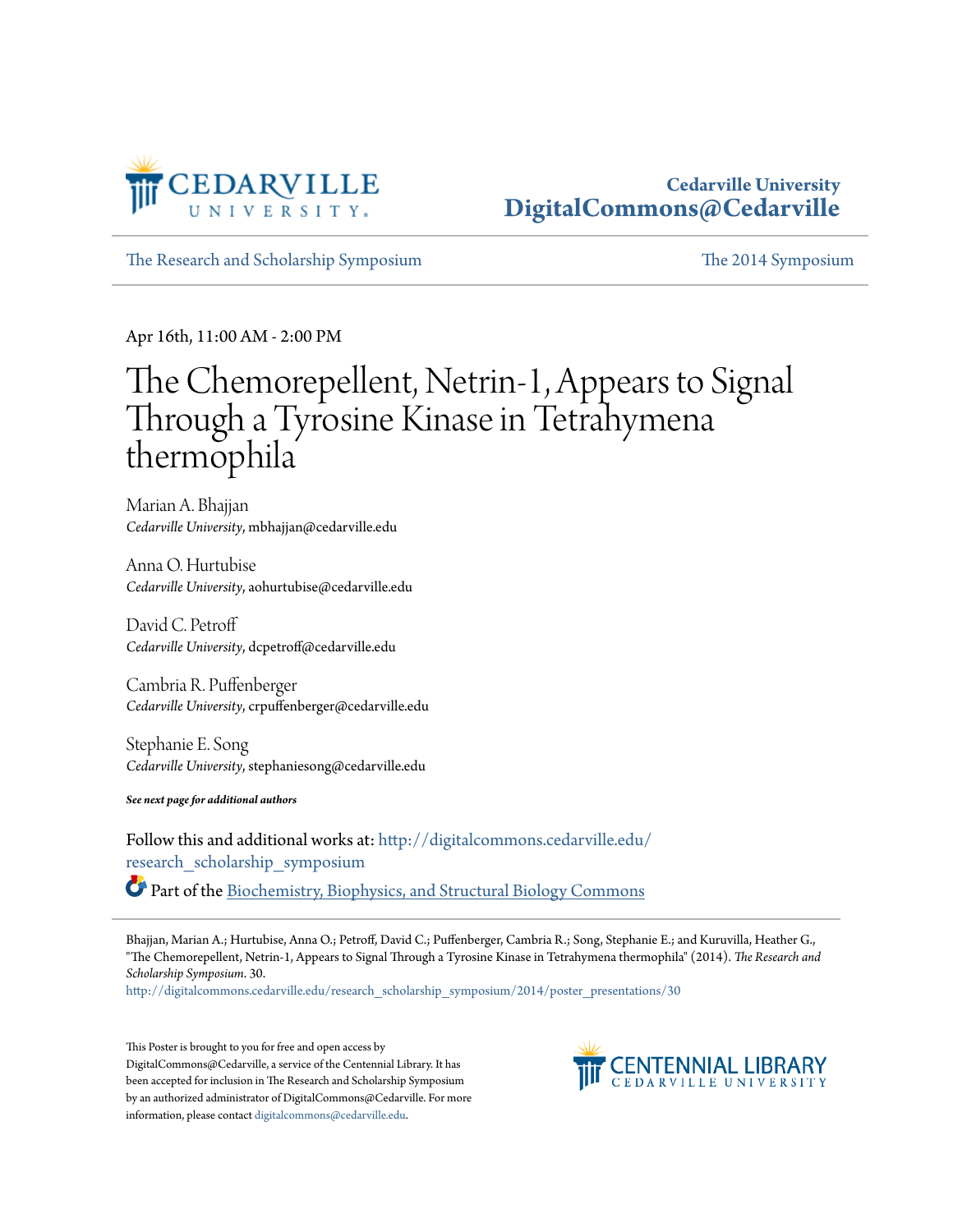#### **Presenters**

Marian A. Bhajjan, Anna O. Hurtubise, David C. Petroff, Cambria R. Puffenberger, Stephanie E. Song, and Heather G. Kuruvilla